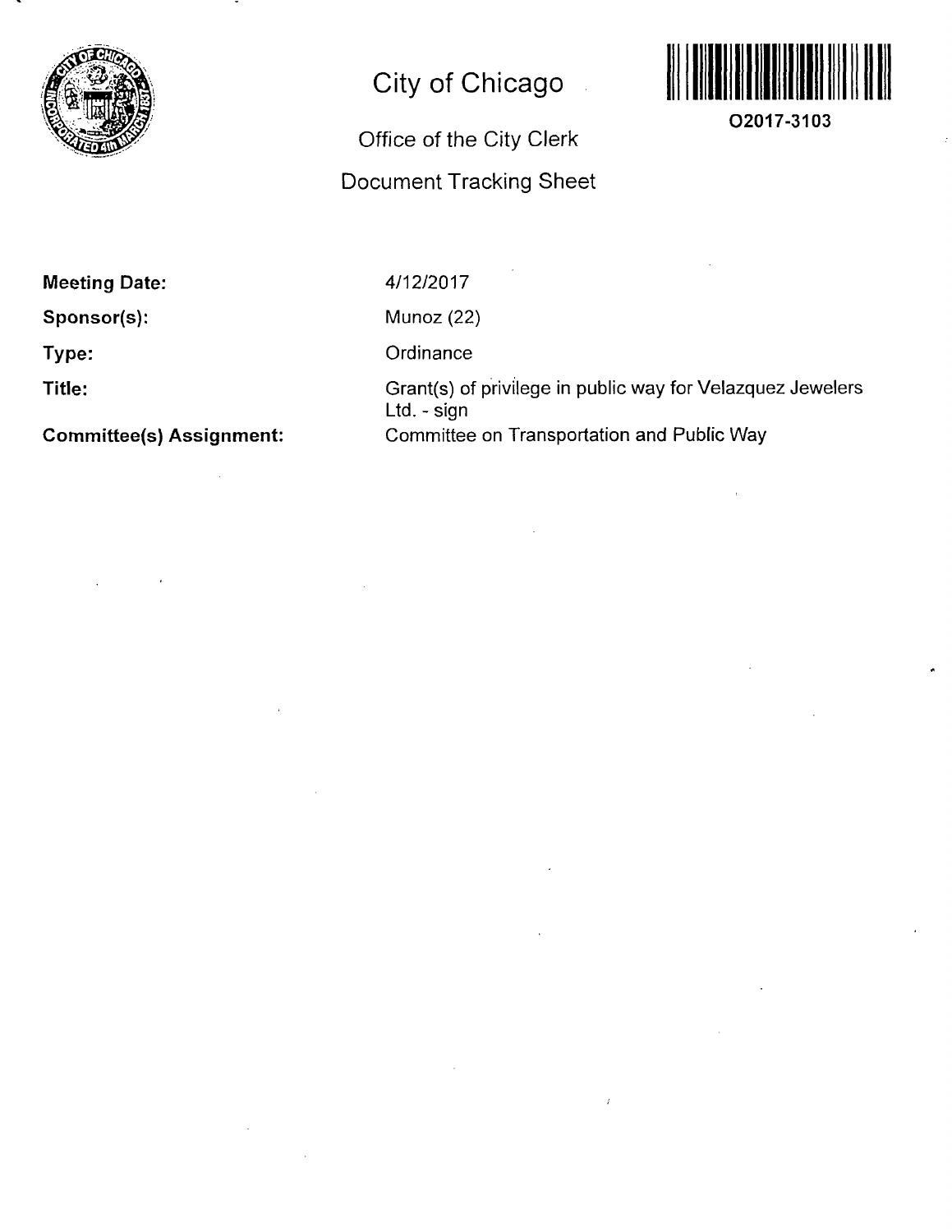Direct Intro<br>#22

**ORDINANCE** VELAZQUEZ JEWELERS LTD. Acct. No. 349735 - 1 Permit No. 1126941

Be It Ordained by the City Council of the City of Chicago:

SECTION 1. Permission and authority are hereby given and granted to VELAZQUEZ JEWELERS LTD., upon the terms and subject to the conditions of this ordinance to maintain and use one (1) sign(s) projecting over the public right-of-way attached to its premises known as 3544 W. 26th St..

Said sign structure(s) measures as follows; along W. 26th Street: One (1) at nine (9) feet in length, six (6) feet in height and sixteen (16) feet above grade level.

The location of said privilege shall be as shown on prints kept on file with the Department of Business Affairs and Consumer Protection and the Office of the City Clerk.

Said privilege shall be constructed in accordance with plans and specifications approved by the Department of Transportation (Division of Project Development) and Zoning Department - Signs.

This grant of privilege in the public way shall be subject to the provisions of Section 10-28-015 and all other required provisions of the Municipal Code of Chicago.

The grantee shall pay to the City of Chicago as compensation for the privilege #1126941 herein granted the sum of three hundred (\$300.00) per annum in advance.

A 25% penalty will be added for payments received after due date.

The permit holder agrees to hold the City of Chicago harmless for any damage, relocation or replacement costs associated with damage, relocation or removal of private property caused bythe City performing work in the public way.

Authority herein given and granted for a period of five (5) years from and after 03/14/2017.

Alderman

Ricardo Munoz 22<sup>nd</sup> Ward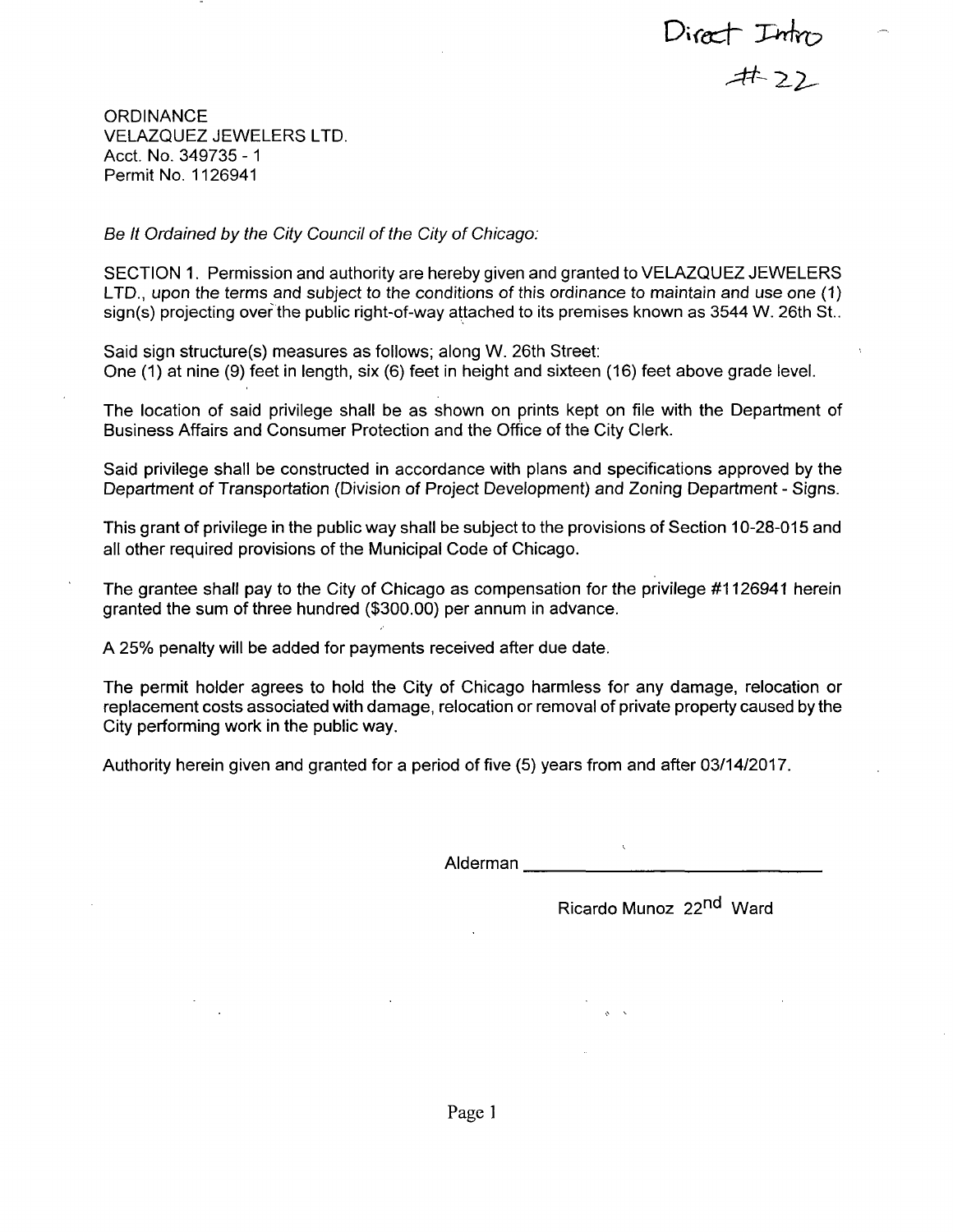#### 3/13/2017 htlps //mail aol com/webmail sld/en us/PrintMessage

From FERNANDO MARTINEZ <eag3544@gmail com> .' To Me <eag3544(gaol com> Date Mon Mar 13 2017 6 27 pm Attachments 20170313\_182716 jpg (992K)  $\overline{a}$  $\overline{a}$  $\frac{1}{2}$  1 Attached Images,  $\mathcal{C}_1$ 6  $16$ I A May